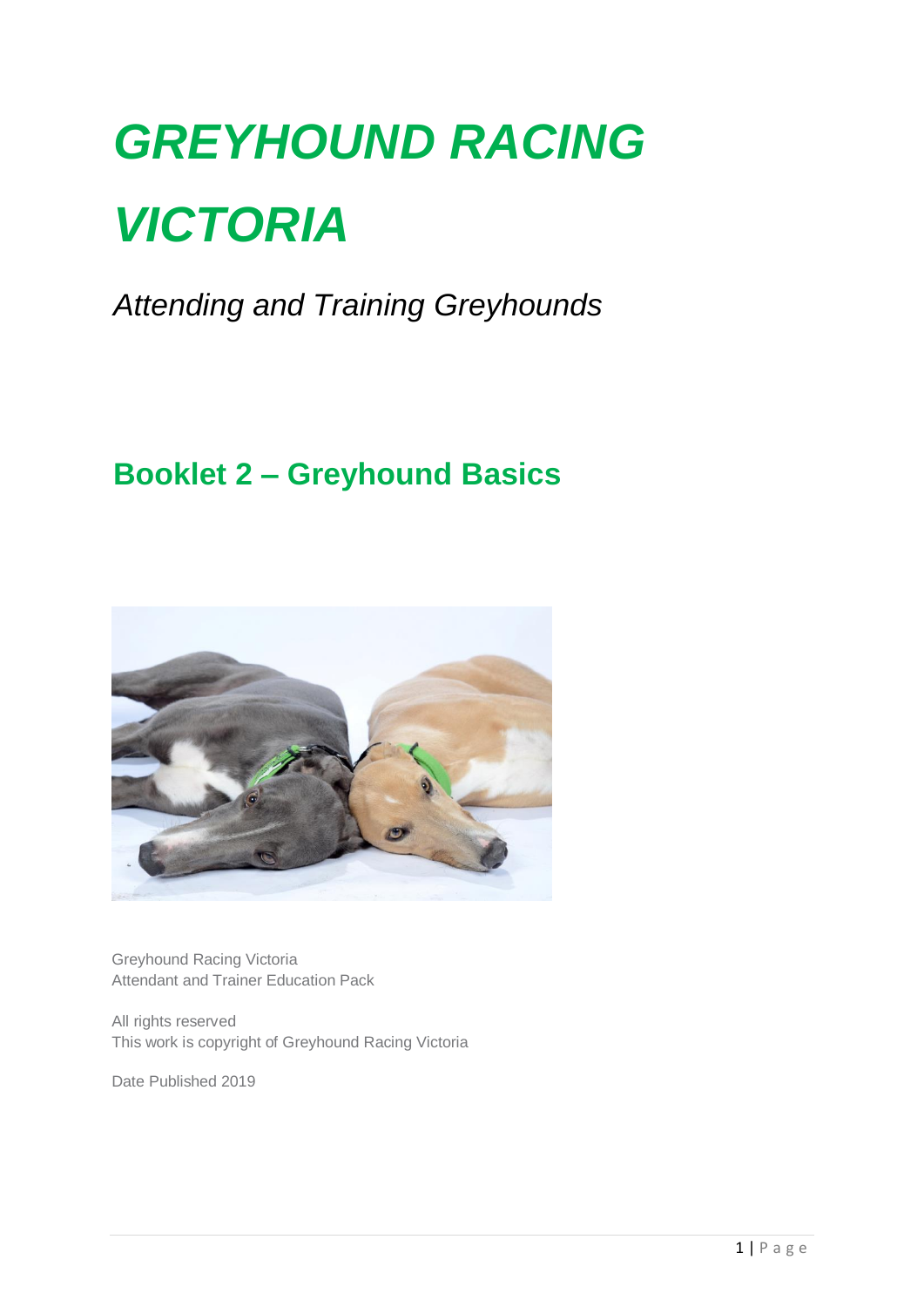This is the second in a series of booklets that support you in attending and training racing greyhounds.

Booklet 1: Introduction

#### **Booklet 2: Greyhound Basics**

Booklet 3: At the Race Track - Kennelling, Preparing for Racing, Boxing and Catching

- Booklet 4: At the Race Track After the Race
- Booklet 5: Occupational Health and Safety
- Booklet 6: Completing the Assessment
- Booklet 7: Setting Up an Optimal Training Environment
- Booklet 8: Greyhound Health
- Booklet 9: Education and Training
- Booklet 10: Nominating
- Booklet 11: Preparing a Greyhound for Re-Homing
- Booklet 12: The Public Trainer
- Booklet 13: Advanced Knowledge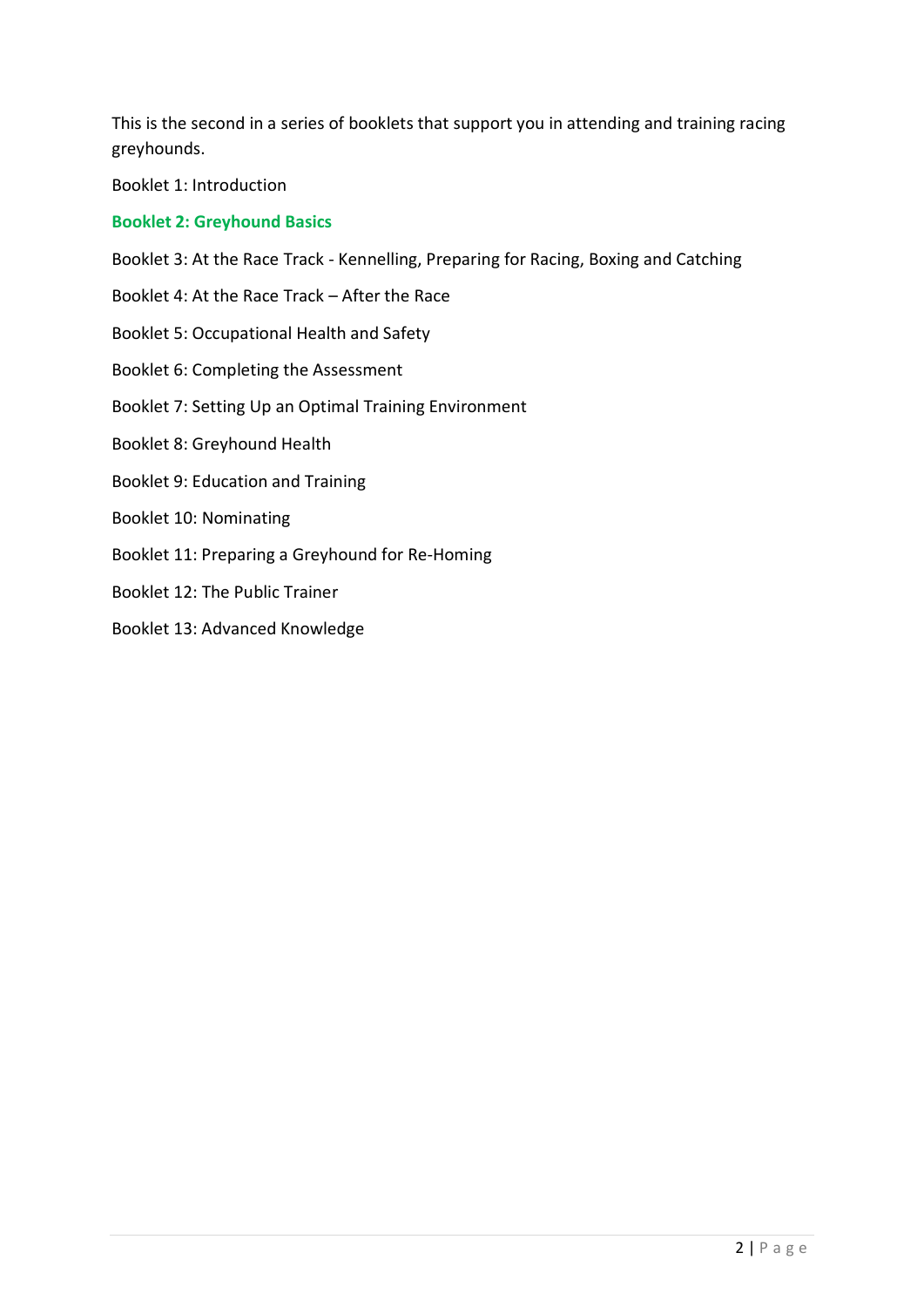## **Identifying, handling and preparing your greyhound**

## **2.1 Identifying a greyhound**

It is vital to the integrity of the racing industry that each greyhound can be identified to ensure that the right dog is presented for a race, and that races are legitimate and fair. There are a number of ways of identifying a greyhound, with different methods being used for different situations.

A greyhound's registration card lists the sex, colour, microchip and ear brands of the greyhound, along with its racing name, registration number, sire, dam and date of birth.



At the track, a greyhound will be identified by the Stewards by its sex, colour, microchip and ear brand. At home in a small kennel, you may simply use the dog's pet/kennel name which is usually different to the race name. In larger kennels, where there are a lot of greyhounds that may be similar colours

and sizes, any distinctive markings might be used; you may have to check the microchip or ear brands to make sure you have the correct dog; or place distinctive collars on individual dogs to help tell them apart.

When disputes occur about parentage, greyhounds can also be identified by their DNA profile or 'fingerprint'. DNA stays constant throughout life and is as individual as a fingerprint in humans. It is a requirement that all breeding greyhounds in Australia have a DNA sample taken and a profile recorded prior to the mating of any male and female. This means that there is now a vast Australian database of DNA profiles from many greyhounds.

All greyhounds are identified by a microchip. Microchips are a small silicone implant containing a computer chip that is placed under the skin between the shoulder blades of the greyhound. The microchip holds a unique 15-digit number that is linked to the greyhound's identity on GRV's database FastTrack. The chip can be 'scanned' using a microchip reader or scanner. When the scanner is passed over the top of the chip, it will register the number and display it on the screen.

#### For more information on microchipping refer to

[https://greyhoundcare.grv.org.au/grv](https://greyhoundcare.grv.org.au/grv-microchip-registry/)[microchip-registry/.](https://greyhoundcare.grv.org.au/grv-microchip-registry/)

## **2.2 Handling a greyhound**

#### **Appropriate equipment**

Greyhounds are quite unique in their physical shape. They generally have quite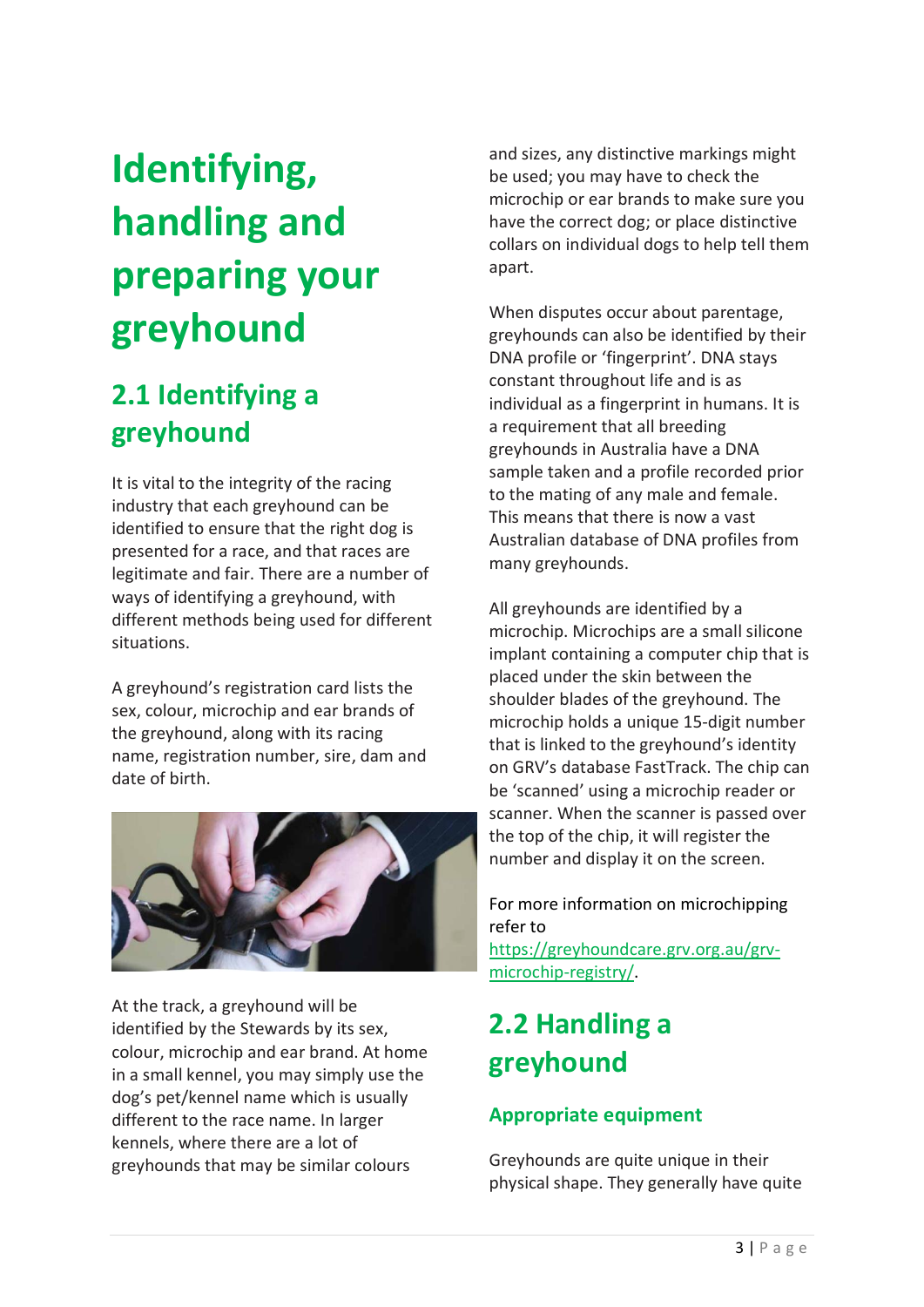strong, thick necks and small heads. This means that it is easy for a greyhound to slip out of a collar if it is not fitted correctly. Greyhounds are also big strong dogs (with males often weighing more than 35kg), and when they get excited and want to chase, they can be quite hard to control.



There is a host of equipment designed specifically for greyhounds. But whatever equipment you use, you need to be familiar in fitting it and maintaining it in good condition.

#### **Leashes and collars**

Greyhound collars are usually made of leather or synthetic webbing, are quite thick and are designed to fit high up on the neck of the greyhound. The most common design is one that buckles up around the dog's neck, and the leash is attached to a D-ring embedded in the collar.

There are other styles of collar, such as a martingale collar which slips over the greyhound's head and has a loop of chain or fabric that allows the collar to tighten if the leash goes tight. This style of collar is more commonly used on pet greyhounds or as a catching leash.

If made of leather, the leash and collar

must be checked regularly for cracking, and to ensure any rivets or stitching are secure. Care must be taken if the leather gets wet, as this can weaken the leather, or cause it to become brittle. Leather care includes regularly oiling or treating the leather with a suitable leather product.

You also need to store your leashes and collars safely away from your greyhounds. If left lying around, they may get damaged or exposed to weather, or might be chewed and ruined by the greyhounds – an expensive result either way.



#### **Fitting a greyhound collar**

When fitting a greyhound collar, it is vital that you tighten the collar directly below the greyhound's head – NOT further down its neck. If you fit the collar down the dog's neck, it will be too loose and may simply slip off.

Collars should fit firmly, with just room for a finger or two to be placed underneath. The collar should sit at the very top of the greyhound's neck and should look like it would not slip over the dog's head.

Some greyhounds are very good at slipping out of collars, so make sure the collar is fitted correctly, but also be aware that when a greyhound backs up, it has the highest chance of slipping the collar. If the greyhound is also wearing a muzzle, this will be removed as the collar comes over the head. If the greyhound gets to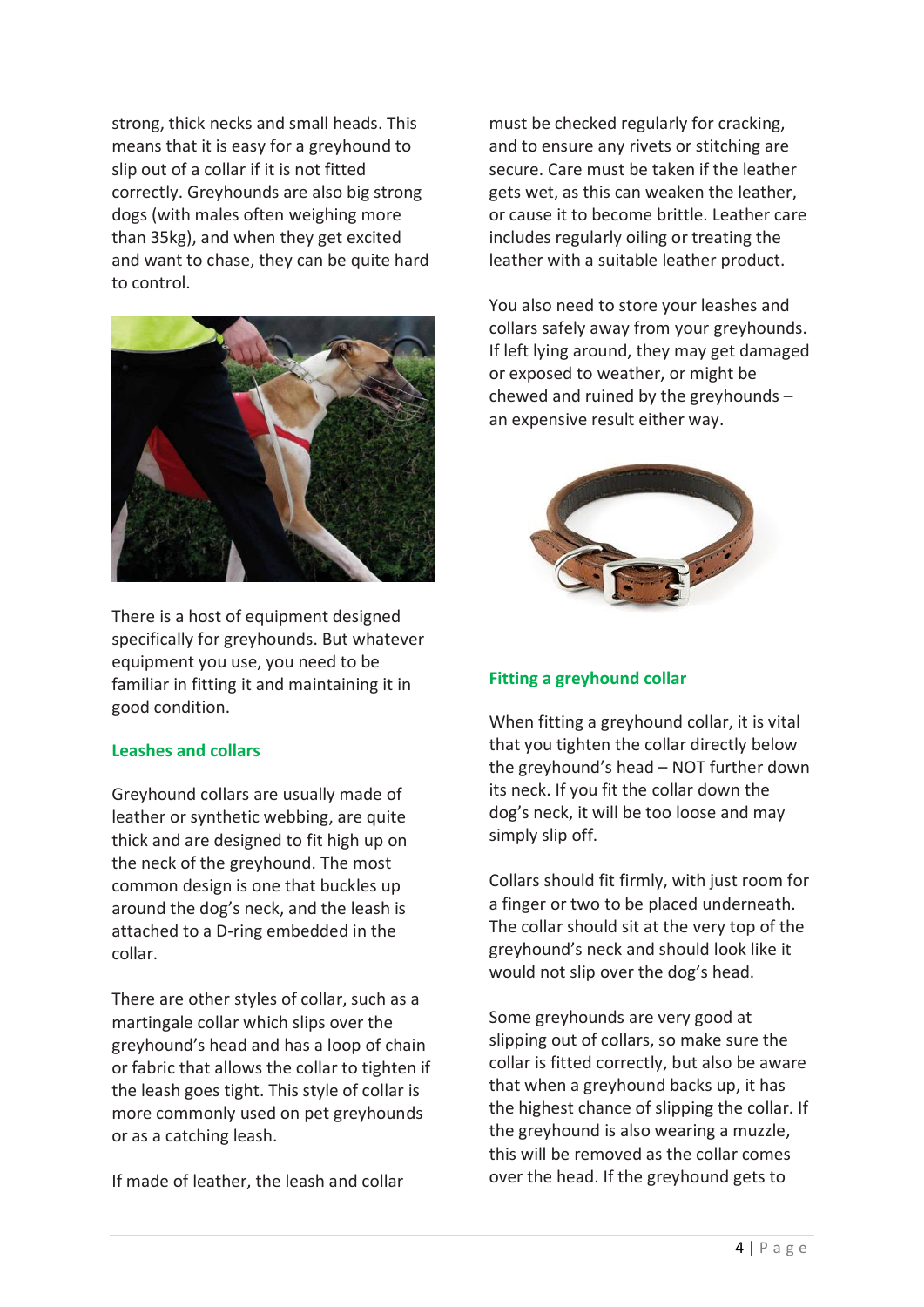run around and have a good time after slipping its collar, it will try this strategy again in the future.

If you get into a situation where the greyhound is trying to slip its collar, by backing up and shaking its head from side to side, lower your end of the leash as close as possible to the ground. This shifts the buckle to below the dog's chin and makes it much harder for the greyhound to get free by slipping the collar.

#### **Muzzles**

**Racing greyhounds:** It is, and always has been, a requirement under the law that all racing greyhounds are muzzled and leashed in public.

**Retired greyhounds:** Like racing greyhounds, it is a requirement under the law that retired/pet greyhounds also be leashed in public, but the requirement for muzzling is different. From 1 January 2019, retired/pet greyhounds are exempt from having to be muzzled in public.

The most common type of muzzle used is the wire 'racing' muzzle that slips over the greyhound's face and is held in place by a loop of wire behind the dog's ears. Wire greyhound muzzles come in different sizes and are usually colour coded to indicate the size. The number of wires also varies. It is important that any muzzle fits correctly so that it is neither too small, nor too loose. There should be approximately 2-2.5 cm clear of the nose. Because they are made of wire, the muzzle can then be shaped to fit the greyhound by bending the nose and neck wires, or sides of the muzzle to fit.

All muzzles must be fitted in such a way that the greyhound is still able to open its mouth to pant and drink at all times.

Muzzling during toileting, socialisation and group exercise is acceptable as a means of acclimatising greyhounds to muzzles for racing. Greyhounds must not be muzzled for more than 30 minutes at a time unless:

- being walked in public places;
- travelling;
- under strict, documented, direction by a veterinary practitioner;
- under GRV Steward direction;
- part of a housing acclimatisation program as detailed in the establishment's EHMP.

Barking muzzles should not be used except under the strict, documented direction of a veterinary practitioner. This should not be used for a period of more than five minutes at a time and no more than twice per day.

Barking muzzles **must not** be used on greyhounds at any time during transportation where the **journey is hot weather affected or at race meetings or trials that have been declared hot weather affected.** For further information, refer to the GRV *Hot Weather Policy* and *Transportation of Greyhounds Policy.*

#### **Examples of Barking Muzzles**

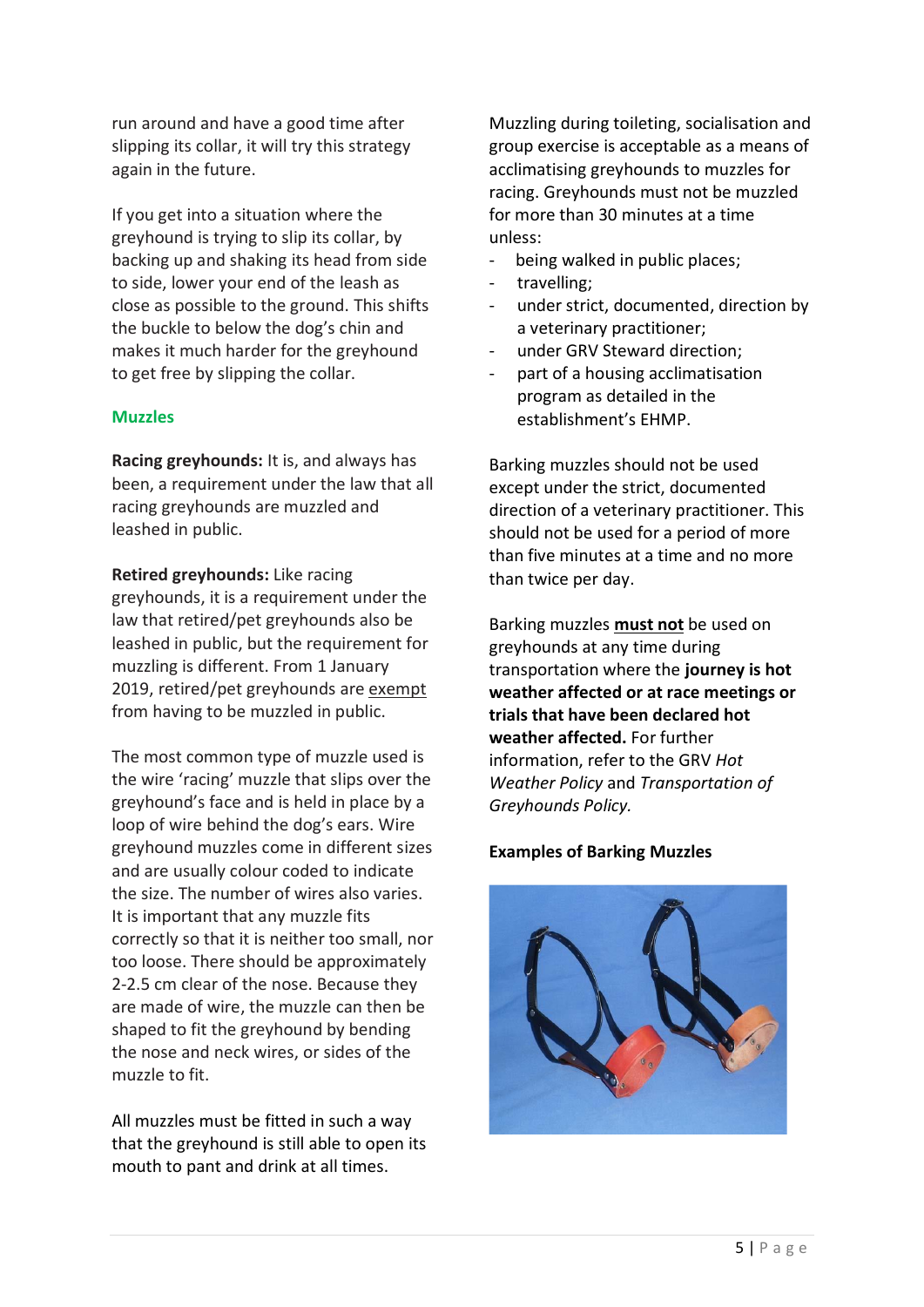





**Examples of Acceptable Muzzles**





#### **Other equipment**

#### **Nose straps / head checks**

These are items that are often used to help walk strong or excitable greyhounds. Acting like a halter on a horse, they give better head control, and can reduce the amount of pulling a greyhound can generate. Often called 'head collars' by the public, there are many brands and designs on the market.

If a greyhound is particularly difficult to handle at the track, you can ask permission of the Stewards to parade the dog in either a nose strap or head check, but they must first approve the piece of equipment you plan to use and endorse it. This endorsement will go in the greyhound's weight card, ('dog to be paraded in nose strap') and you must apply again to have the endorsement removed if you chose not to use the piece of equipment at a later stage.

#### **Blinkers**

Occasionally a trainer will apply to the Stewards to have a greyhound race in blinkers. The aim is to try to help prevent a dog turning its head (marring) during a race, but experience shows that they rarely achieve this. Again, the use of blinkers will need to be recorded as an endorsement on the greyhound's weight card. You must first apply to the Stewards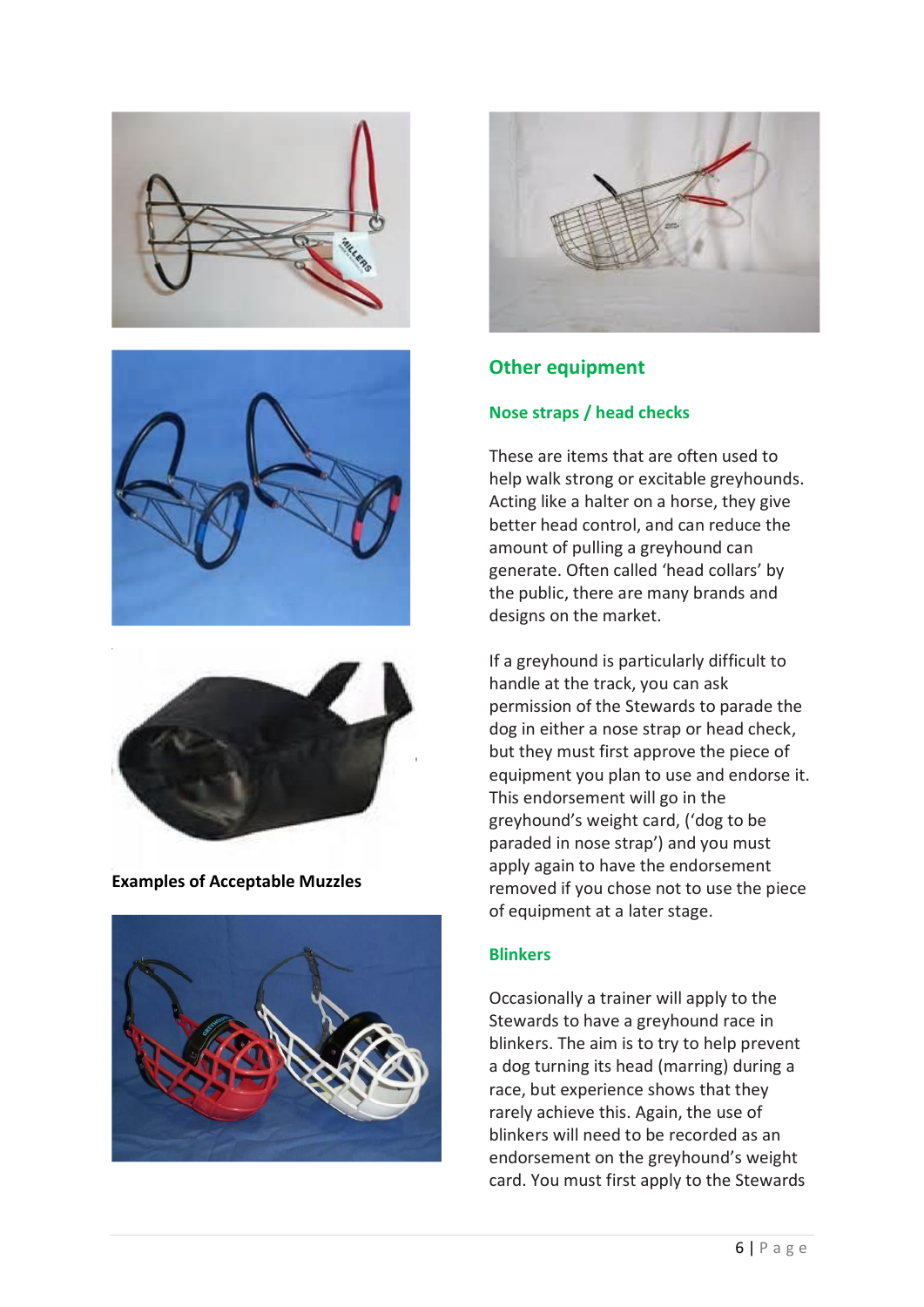to use blinkers and the weight card will only be endorsed after a satisfactory 'blinker trial'. If you chose to remove the blinkers later, you will have to apply to have the endorsement removed.

#### **Getting a greyhound out of the kennel, car or trailer**

Most greyhounds are quite responsive to people and will come to the front of the kennel when called. If you are not familiar with the greyhound you must collect, always make sure that you watch its body language carefully. Some greyhounds get very excited to be going out and will jump up on people and can potentially scratch or knock you off balance. More timid greyhounds may not want to approach and may retreat to the back of the kennel. Care is, therefore, required when removing an unfamiliar greyhound from a kennel to ensure that neither you or the greyhound are hurt in the process.

When approaching an unknown greyhound or a greyhound with whom you have had little or infrequent contact, place one hand in a fist and present it to the greyhound to sniff. Do not look the greyhound in the eye, but look slightly down and talk in a soft, calm voice. This will encourage the greyhound to move towards you and sniff your hand, helping the greyhound learn who you are. This can be done through the wire of the kennel.

If the greyhound is reluctant to approach the front of the kennel, you can enter, crouch down a few steps away from the greyhound, again place your fist outstretched and wait for the greyhound to approach you.



Once the greyhound has sniffed your hand and had a chance to get your scent, you can pat them gently on the neck before attempting to lead them out of the kennel.

Before you open any kennel door, it is a good idea to make sure that other doors and gates behind you are closed. This way if a greyhound does escape, at least they cannot get too far, and are less likely to hurt themselves or get in trouble. Remember timid greyhounds will try to run, so be prepared for quick movements and try to anticipate what the greyhound will do so you can prevent it from hurting itself or you. If you must go into a kennel to catch a greyhound, make sure you shut the gate behind you and latch it, so the greyhound can't simply run past you and out the door.

Before you allow the greyhound out of its kennel or the car or trailer, you must first ensure that its collar and leash are securely fastened. If you are out in public, the greyhound's muzzle will also need to be securely fitted. When you are happy the dog is under control, the next step is to check behind yourself and make sure there are no other dogs, vehicles or obstacles in the way, before stepping back and letting the greyhound out.

When getting greyhounds out of a vehicle, you need to be especially careful that there are no dangers. If a greyhound was to escape onto a road the result could be tragic. You can usually use your body to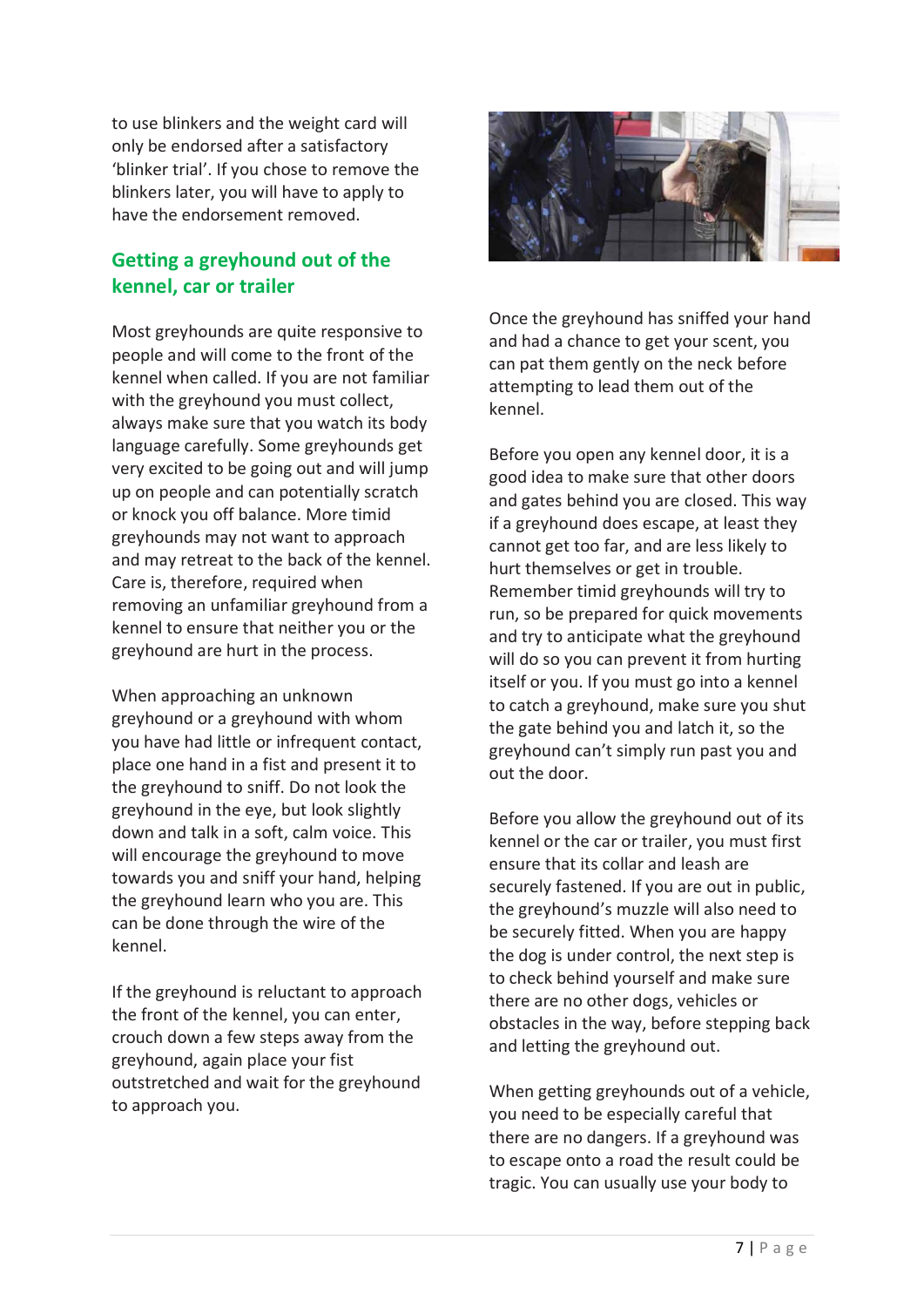block the exit until you have the dog under control and safely leashed, whether you are getting it out from a berth of the trailer, or out of the backseat of the car. Be especially careful with station-wagons that have the lift up hatch. By the time you can reach the dogs, they may have had ample opportunity to escape by shooting out through the gap.

#### **Walking a greyhound safely**

Most greyhounds are taught to walk nicely on the leash and welcome their daily walks. Problems generally occur when the greyhound gets excited and wants to jump around or chase. You need to be constantly aware of what is going on around you as you walk a greyhound. Other dogs, animals and even traffic movement can excite some greyhounds, so if you are watching what is happening around you or what is up ahead, you will be better prepared, and take action to change direction and walk away BEFORE the greyhound reacts.

ALL greyhounds, by law, regardless of whether they are a racing dog or a retired dog, must be walked on a leash at all times in public. This is because a greyhound is very fast. Greyhounds can go from standing still to 70km/hr in as few as 5-6 strides. For everyone's safety, they must be kept on a leash at all times, even in public off-leash areas.

In addition, greyhounds are not always easy to recall. If they become focussed on something it is difficult to break their focus and get them to come back to you.

When out in public it is also law that you must not be in control of more than four greyhounds. However, in reality very few people could control four greyhounds at once if they decided to chase something.

It is much safer to limit yourself to two greyhounds at a time, as long as they are compatible and are well trained to walk on leash. If you have a particularly excitable greyhound, or one just learning its leash manners, it is probably safer to walk it on its own.

Remember that the shorter the leash, the better the control you will have. Sometimes you may need to hold onto the dog's collar directly to maintain control. If they have a lot of leash, greyhounds can accelerate to quite a speed before hitting the end of the leash and this can lead to neck damage or other iniuries.



Some trainers will try to get a little more control by looping the leash around the dog's chest or belly (behind the front legs) and holding the leash short. This added 'body support' may help to increase control, especially if the dog is likely to jump forward suddenly.

#### **Rules and laws associated with the control of greyhounds**

#### **GAR 108 Prevention of greyhound straying**

*A registered person must ensure that any greyhound pursuant to the person's care or custody does not stray onto any private property without the permission of the owner*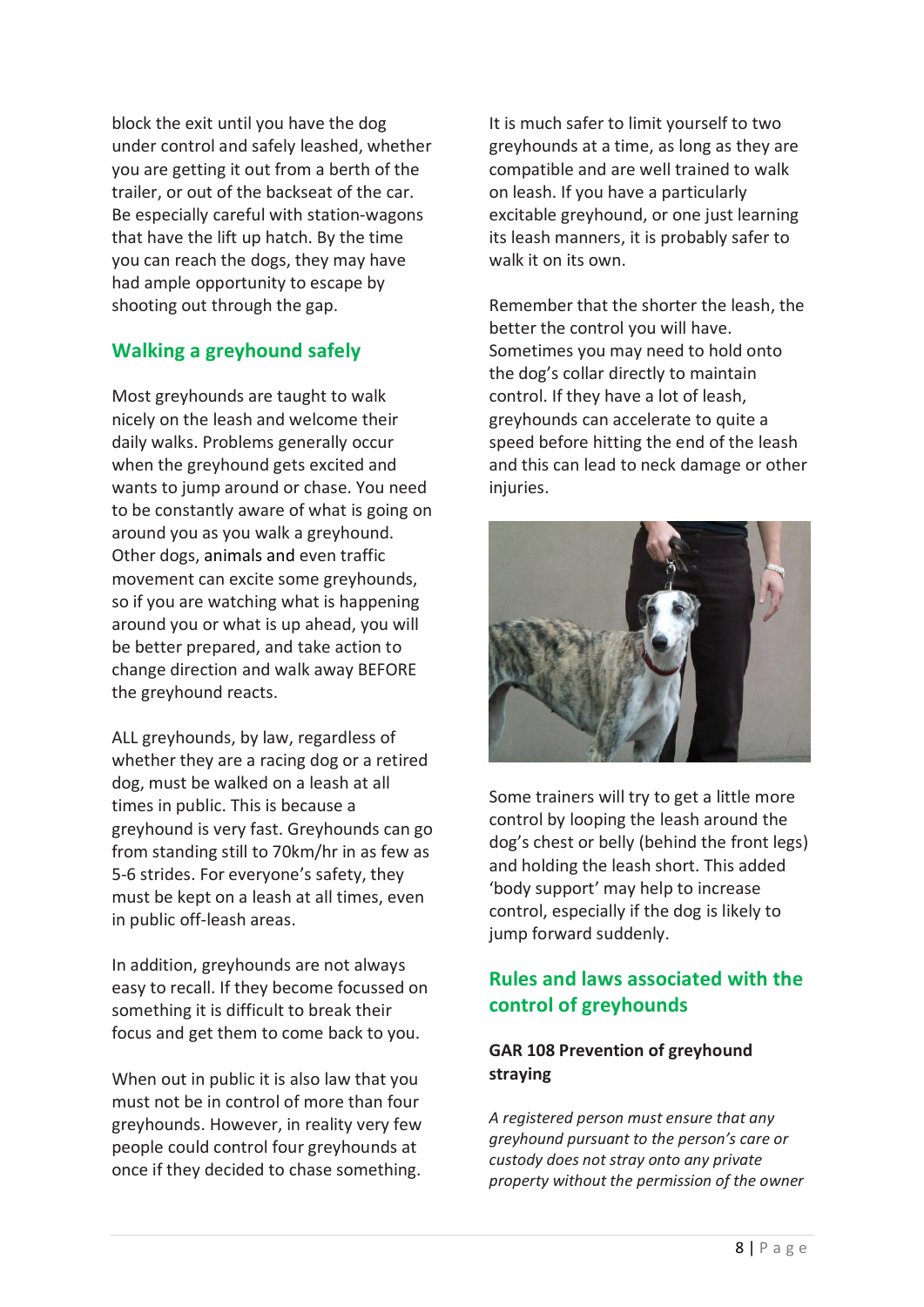*or occupier of that property or stray onto any public place.*

#### **GAR 109 Control of greyhound in public place**

*(1) A registered person must not permit a greyhound, which is pursuant to the person's care or custody to be in or on a public place unless* 

 *the greyhound-*

- *(a) has a securely fixed muzzle; and*
- *(b) is pursuant to the effective control of some competent person by means of a leash of leather, or other durable material of a type capable and in a condition of effectively restraining a greyhound, and which is securely fastened to the collar worn by the greyhound.*
- *(2) Unless determined otherwise by the Controlling Body, a registered person who has the care, custody or training of greyhounds shall not-*
	- *(a) lead more than 4 greyhounds in a public place at the 1 time;*
	- *(b) permit any person acting for the registered person to lead more than 4 greyhounds in a public place at the 1 time; or*
	- *(c) permit any person less than the age of 16 years, to lead a greyhound in a public place unless a registered person or some other person above the age of 18 years accompanies that person.*

#### *Domestic Animals Act 1994*

The following sections relate to the requirement to confine greyhounds to an owner's property at all times unless under effective control on a leash. Under these requirements, dogs must not be taken or allowed to wander onto other people's property or specific areas in a municipal district without express permission of owner of property or council:

**23 Dogs and cats on private property without permission**

**24 Dogs found at large**

**26 Dogs and cats found in places specified by the Council**

### **2.3 Preparing for race day**

#### **Before you leave for the track**

Before you leave home, it is essential that you check that you have everything that you need and that you are correctly dressed. Given the short time frame for presenting your greyhound for kennelling, there is unlikely to be time to go home and get things you have forgotten.

You need to make sure that you have:

- the correct greyhound(s);
- the registration card for each greyhound that is racing;
- the weight card for each greyhound that is racing;
- a suitable leash and collar for each greyhound;
- a well-fitting race muzzle for each greyhound;
- bedding for the race kennels for each greyhound;
- any written documents required (i.e. an Authority to Handle (GAR 29), or bandaging or other gear request (GAR 35));
- your trainer's/attendant's license card;
- water and water bowls; and
- any other equipment you require (i.e. food, rugs, towels, catching leashes, etc).

#### *Remember: There are certain things you cannot possess on a racecourse (GAR*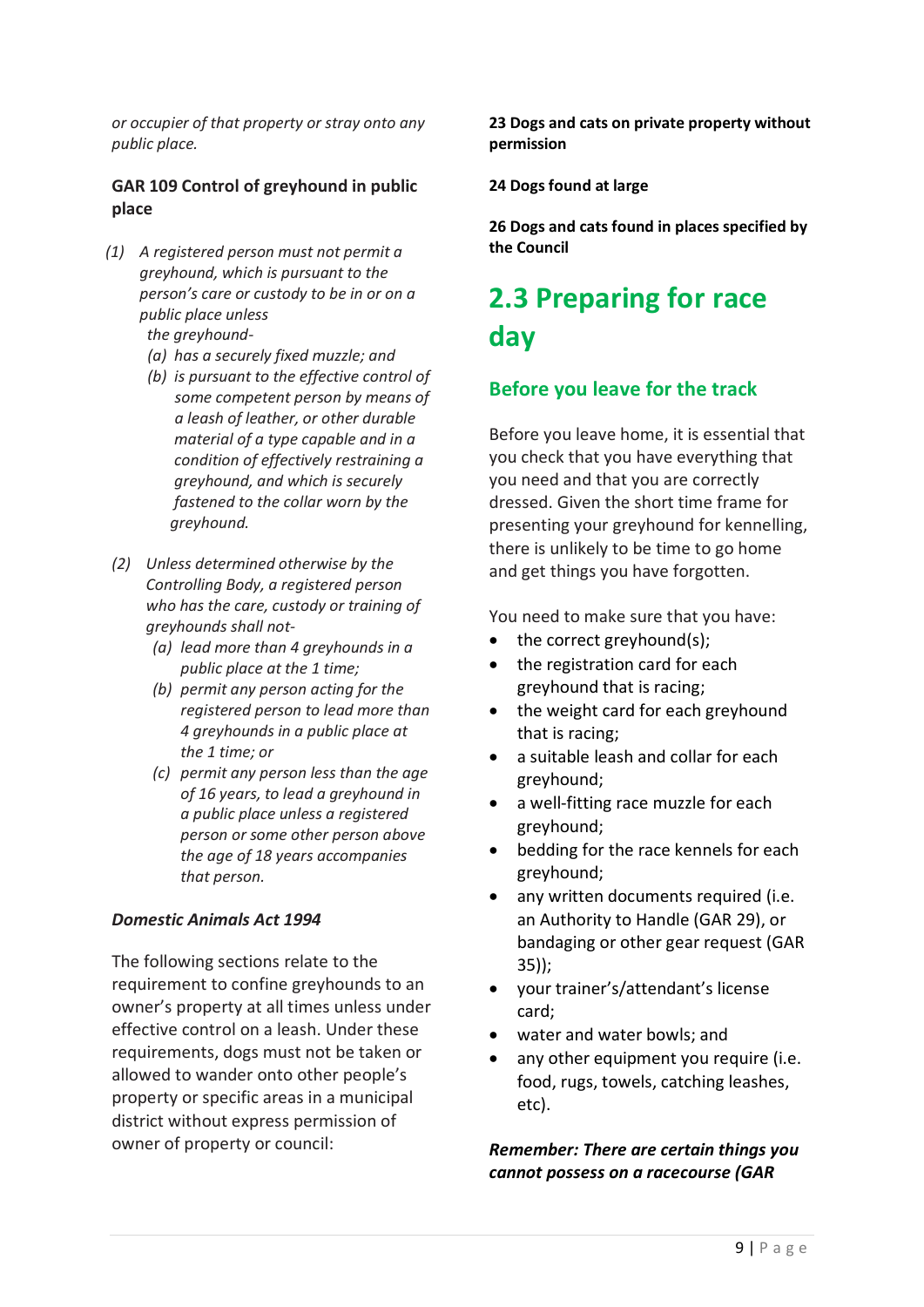*84B) including prohibited substances, needles, syringes etc unless permission is given by Stewards.*

#### **Transporting your greyhound**

Greyhound racing clubs and tracks are located all over Victoria, so it is inevitable that you will have to travel some distance to participate in the sport. If you have a particularly successful racer you may consider travelling the dog to interstate venues to contest the bigger 'Group' races. These days many greyhounds are shipped interstate via air transport rather than spending several days in transit on the roads.

Even without entering your greyhounds in races at distant tracks, there is still going to be regular travel to the trial track, veterinary clinic or the slipping track. It is essential that your greyhounds arrive in the same condition that they left home in. You do not want your dog to arrive exhausted, dehydrated, stressed or injured.

It is important to remember that your greyhounds must be transported under the care and management of a registered participant or a person engaged in writing by a registered participant. The onus is on the participant to ensure that any person they engage complies with the transport policy and has the capacity to be responsible for the safety and wellbeing of the greyhound during transport.

It is important that you are fully aware of GRV's *Transportation of Greyhounds Policy*. This policy contains very specific requirements for the transport of greyhounds, particularly during hot weather (including a requirement for air conditioning in hot weather).



For a full description of the **GRV**  *Transportation of Greyhounds Policy* please refer to the following link: [https://greyhoundcare.grv.org.au/policies](https://greyhoundcare.grv.org.au/policies-and-guidance/) [-and-guidance/.](https://greyhoundcare.grv.org.au/policies-and-guidance/)

#### **Types of transport**

Given the 'hobby' nature of many trainers in Victoria, the family car or a van is often the transport of choice. This is suitable for a small number of greyhounds but makes travelling with larger numbers of dogs almost impossible. Family cars rarely have facilities to keep dogs separated, either from each other or from other passengers, unless they have had a crate or cage installed in the car. Under the **GRV**  *Transportation of Greyhounds Policy*, greyhounds must NOT be transported in the boot of a sedan or on the open tray of a vehicle or trailer.

For transporting larger numbers of greyhounds, most trainers choose to use a dog trailer. These attach to the tow-bar of the car like any other trailer and vary in size from small 2 or 3 berth trailers through to much larger sizes that have 10 berths. The size of the berths, width of the trailer and features may vary. However, they provide a safe way to travel large numbers of greyhounds. Each berth is separated from the others with wire mesh, and usually has two doors – an outside, lockable door, and an inside wire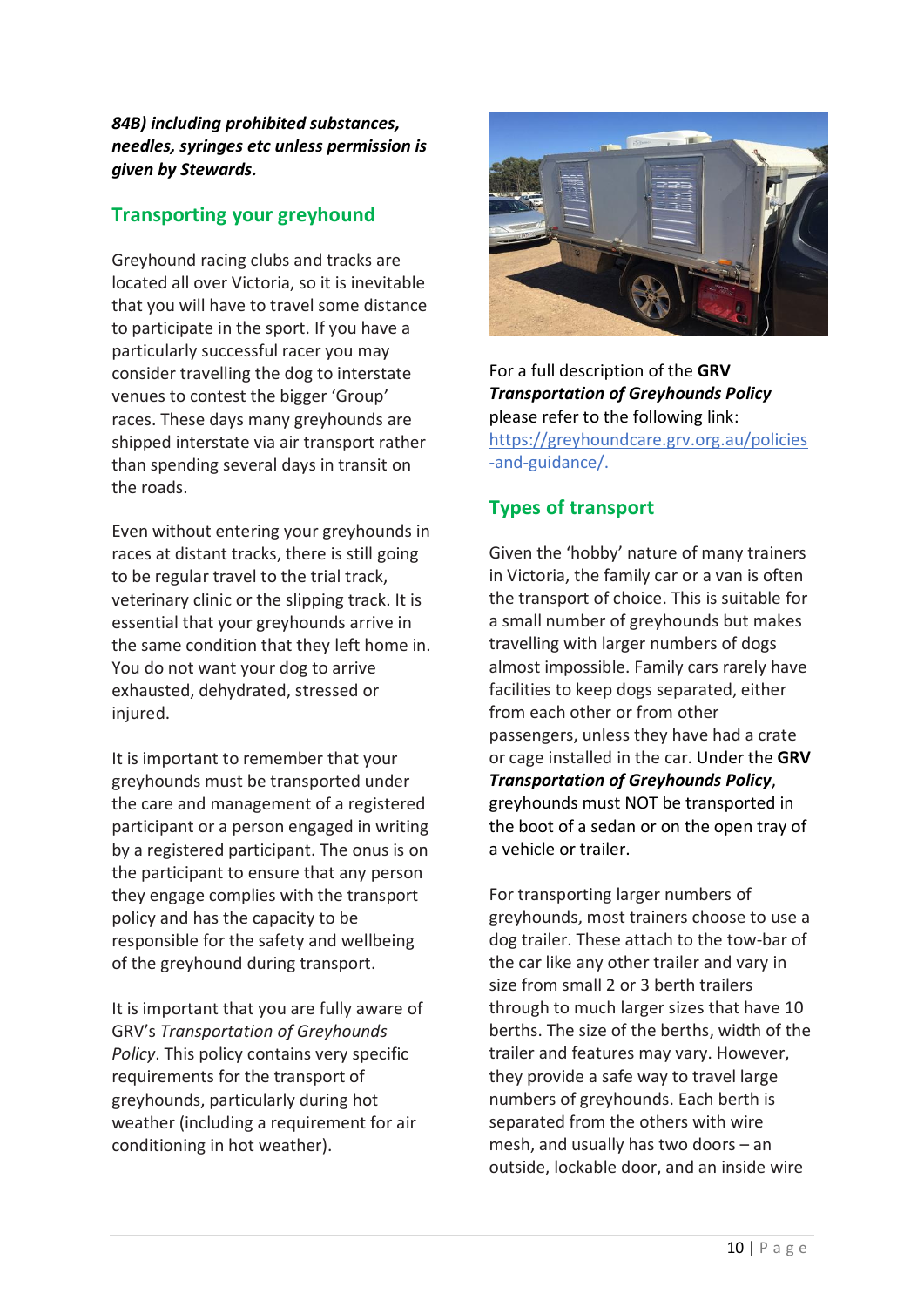#### door.

Trailers typically have plenty of ventilation, including 'spinners' on the top which encourage airflow through the berths. It is important that the ventilation can be controlled, and that rain does not enter the berths in wet weather. Given the trailer is towed immediately behind the car, it is also important that the ventilation is designed not to draw exhaust fumes into the trailer.

The internal temperature of the vehicle or trailer must be maintained at 32 degrees Celsius (°C) or lower.

Transport for your greyhounds must:

- be clean, weatherproof and have adequate and functioning ventilation or air-conditioning;
- have barriers, compartments or cages securely fitted in vehicles or trailers and checked for any defects that may cause harm or discomfort to the greyhound prior to transportation;
- have surfaces that are non-slip, weight bearing and able to be cleaned and disinfected;
- have doors, latches and hinges that are working and fixed to the frame;
- have doors with mechanism to prevent possibility of being opened from the inside or inadvertently; and
- have secure means of being attached to vehicle to prevent separation while travelling.

Greyhounds must be transported in airconditioned vehicles and/or trailers if at any point along the intended route including the location the transport begins, the location of the scheduled rest stops and the final destination at the end of the journey - the official Bureau of Meteorology forecasted maximum temperature is 32°C or higher.



Barking muzzles must not be used on greyhounds at any time during transportation if the journey is hot weather affected.

#### **Things to consider in planning and managing travel**

When planning journeys, the person in control of the greyhound must ensure that they have given adequate consideration to a range of matters:

- the number of greyhounds being transported;
- the physical condition of each greyhound including any health issues or injuries;
- the weather and road conditions anticipated during the journey;
- the length of the journey; and
- emergency management including access to a veterinarian should a greyhound become seriously ill or injured during transportation.

#### **Air quality**

The quality of the air we breathe does have an effect on us, and it certainly can affect the performance of a racing greyhound, both short-term and longterm. Under no circumstances should a racing greyhound be forced to breathe cigarette smoke. The chemicals in the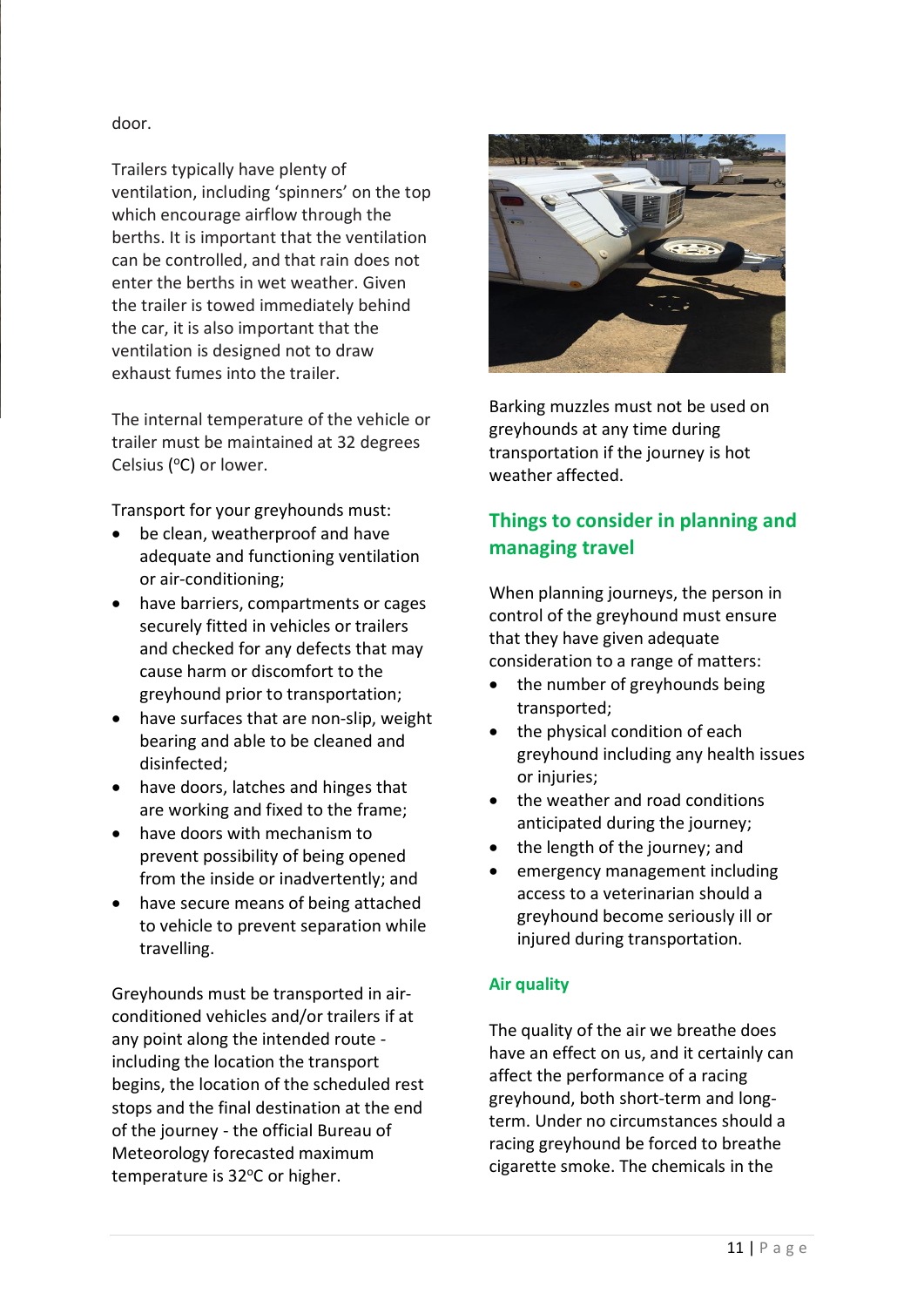second-hand smoke are much more toxic than the toxins inhaled by the smoker. If you do need to have a cigarette, and the greyhound is travelling in the car with you, pull over and get out while you do it.

Exhaust fumes are also very toxic, both to humans and dogs, and can be fatal. In particular carbon monoxide poses a problem as it binds to the red blood cells in the blood and prevents them from carrying much needed oxygen to the body. At the very least, this can affect the performance of a racing animal by lowering the supply of oxygen to the muscles. You must take care not to draw exhaust fumes either into your car or into the dog trailer. This may mean not using the re-circulation function of your vehicles air-conditioner where there is a risk of trapping exhaust in the system or making sure the flaps that face forward on your dog trailer are securely closed whilst you travel.

#### **Comfort and safety**

Ideally, the trip from your kennels to the track should be a restful one. Greyhounds are quite thin-skinned, and at racing weight, do not have much excess body fat as 'padding'. For this reason, it is important that they are provided with enough bedding and/or a coat to keep them warm, comfortable and to protect them from the jolts and bumps associated with travel. Importantly, the bedding also provides an insulation against heat from the road (especially in trailers with metal flooring), or from the cold.

Bedding should be clean and dry, and of a reasonable thickness to protect the body from jarring. Sometimes layers of towels or blankets may be safer than foam style bedding. Typically, the bedding in a float or trailer will need to be thicker than

bedding used inside a car due to the increase 'bounce' of the ride.

The space provided during transport must allow for each greyhound to sit, lie down, turn around and stand in a natural position without making contact with overhead structures. Adult greyhounds must be physically separated, restrained and/or individually enclosed by a compartment or cage and must be safety restrained to avoid distracting the driver or sustaining injury to themselves or occupants in event of an accident. Collars and leads must not cause any discomfort or injury.

Vehicles and trailers must not be used as overnight housing for greyhounds except in exceptional circumstances as notified to and approved by GRV Stewards.

#### **Temperature**

Greyhounds require roughly the same temperature range as people. They can tolerate short periods where the temperature moves outside their comfort range, but exposure to long periods of excessively hot or cold weather is very stressful. Greyhounds have an optimal internal temperature of  $38 - 39^{\circ}$ C.

According to scientific literature, the normal air temperature of a greyhound's environment should be between 23 - 30° C to maintain this range without the greyhound having to use excess energy. This air temperature range is known as the "**thermoneutral zone**". Air temperatures outside this zone require dogs to use more energy to maintain their internal body temperature. **The critical temperature zone** for greyhounds is the range in which greyhounds can still maintain their internal body temperature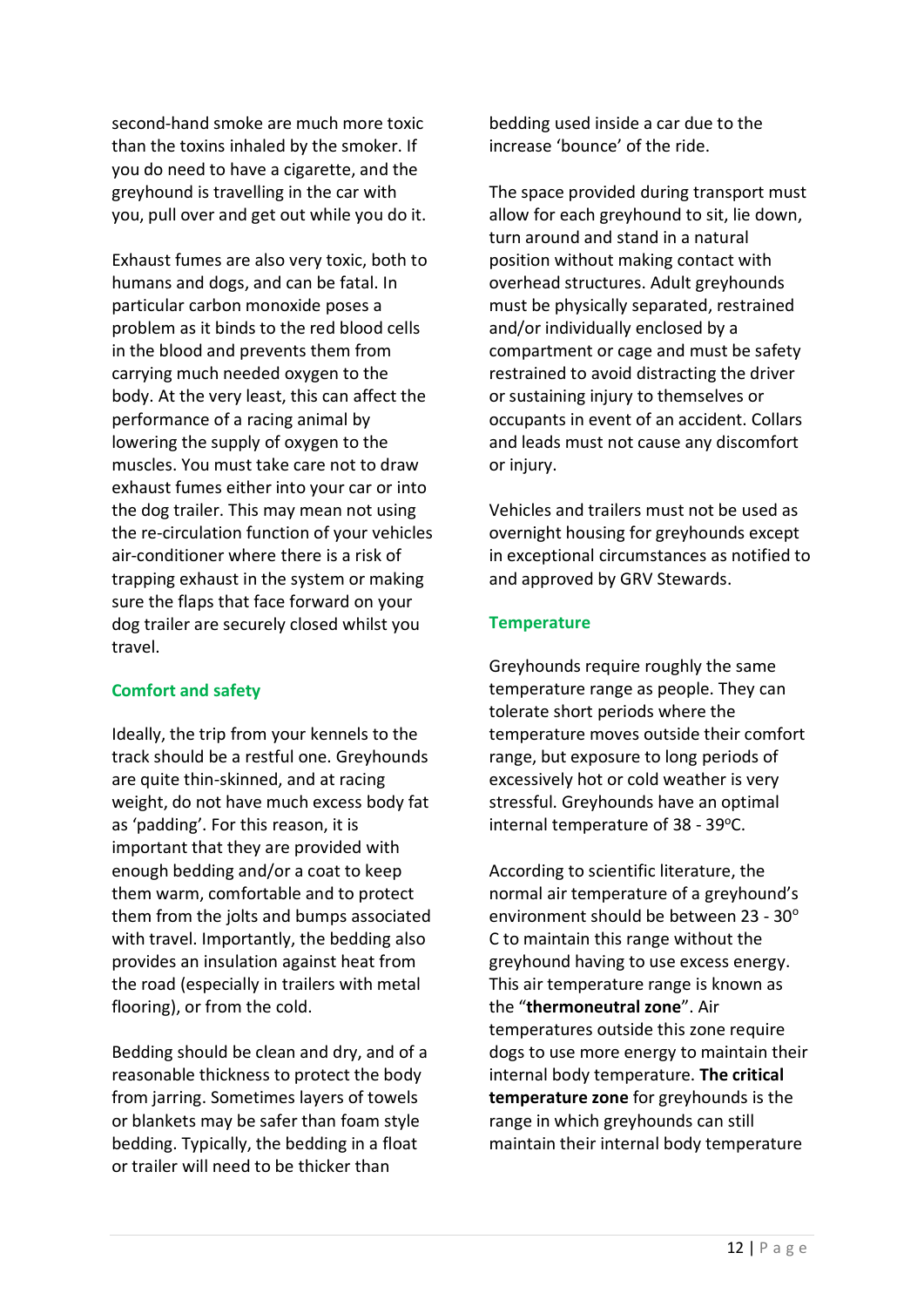and **is estimated at between 10<sup>o</sup>C and 35<sup>o</sup>C** (*National Research Council, 2006*).



Greyhounds cool themselves mainly by panting – moving air quickly over the air passages, tongue and mouth to promote evaporative cooling. They cannot sweat like humans, although a small amount of sweating occurs on their foot pads and nose.

Because they rely on evaporative cooling, they need a good flow of air to keep moving the moisture away. Any increase in humidity can adversely affect their cooling ability. Having a greyhound panting in the enclosed space of a car for any length of time will increase the humidity due to the evaporated water being trapped in the cabin of the car. Once the humidity rises, the greyhound as reduced ability to effectively cool itself, and its body temperature will start to rise. This is why good airflow, even if it is warm air, is vital during transport.

The use of evaporative cooling also means that in hot weather greyhounds can lose quite a bit of fluid simply through maintaining body temperature. If the weather is very hot and you have to travel for a number of hours, it is quite possible for the greyhound to suffer some degree of dehydration unless you pay careful attention to providing water during the trip.

As discussed earlier, if the air temperature at any point along your journey is

predicted to or reaches 32 <sup>0</sup>C or higher, you must have power assisted air conditioning to cool the transport vehicle.

On hot weather affected journeys as defined in the **GRV** *Transportation of Greyhounds Policy*, stops should be made at least every two hours during the journey or at the most appropriate rest stop that most closely aligns to this timeframe to allow for greyhound inspections, exercise, toileting and water / fluid consumptions needs. On all other days, the person in control of the greyhound must give adequate consideration to rest stops when planning the journey. A copy of this policy can be found at

[https://greyhoundcare.grv.org.au/policies](https://greyhoundcare.grv.org.au/policies-and-guidance/) [-and-guidance/.](https://greyhoundcare.grv.org.au/policies-and-guidance/)

Potential indicators of heat stress are dehydration, panting, skin feeling warm, fast heart rate and pulse, drooling, red gums, muscle tremors and seizures. If there is any doubt as to whether or not your greyhound is suffering from heat stress, you must seek appropriate veterinary attention at the nearest possible location.

A cold weather affected journey means a journey where, at any point along the intended route, the official Bureau of Meteorology (BoM) forecasted minimum temperature is 10°C or lower at any time on the day of the journey.

During cold weather affected journeys, greyhounds must be provided with warm bedding and participants should carry sufficient dog coats to enable rugging of greyhounds should they show signs of cold stress, such as shivering. Greyhounds should be rugged if they are showing signs of cold stress.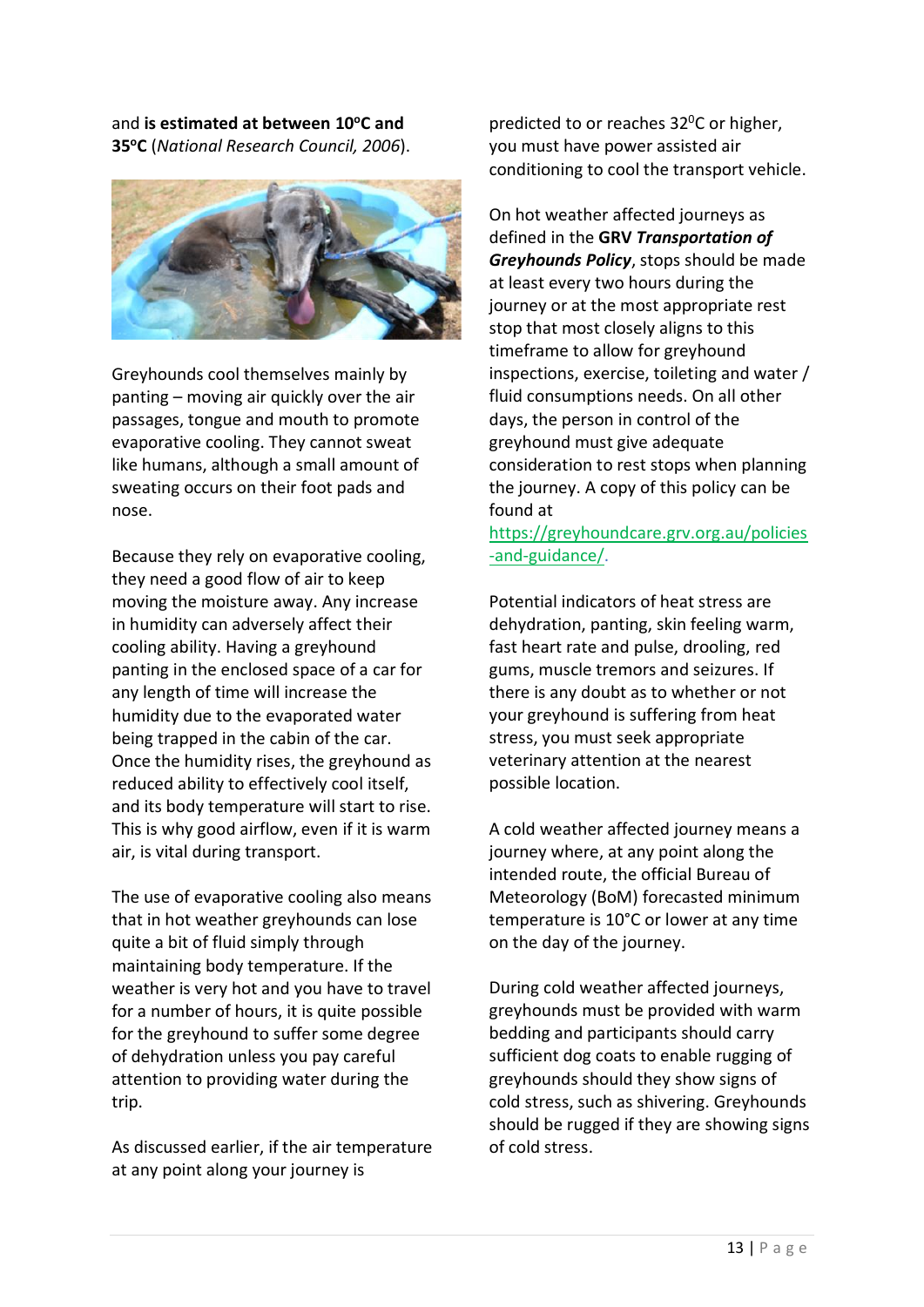Signs of hypothermia (extreme cold stress) include shivering, skin feeling cold, slow heart rate and pulse, pale gums and non-responsiveness (coma). You must seek appropriate veterinary attention at the nearest possible location if you suspect your greyhound is suffering from cold stress.

#### **Rest stops**

When travelling with greyhounds it is important to allow adequate time for rest stops. All greyhounds should be emptied out prior to being placed in the car or trailer, then at least every two hours should be given a chance to stretch their legs and go to the toilet. These stops also give the driver a chance to relax and freshen up, and the greyhounds can be offered a drink.

In warm weather, every attempt should be made to pull up in a shaded area so that the vehicle does not get hot. In colder weather, care must be taken to keep the greyhound warm and dry wherever possible.

At no time before, during and after arrival at the destination should greyhounds be left unattended in a stationery vehicle or trailer for any period exceeding 20 minutes except on a hot water affected day where greyhounds must not be left unattended for more than 5 minutes.

If you are travelling with young greyhounds, then rest stops need to be more frequent. Younger dogs are usually not quite as reliable toilet-wise, and it is much better to have a couple of extra stops than to have to clean up a wet or dirtied bed. Most dogs do not choose to mess their own bed, but there is little they can do to avoid it if they have been confined for far too long and need to go.

Every council in Victoria has local by-laws about removal of dog waste, so it is important that you carry a supply of plastic 'poo-bags' and pick up after your dogs.

#### **Food and water / electrolytes**

It is important that your greyhounds do not dehydrate during travel and that you plan rest stops in advance to take into account their food and water requirements. Offering frequent small drinks of water will go some way to preventing this. Be careful with the use of electrolytes as too much may actually dehydrate the dog due to increasing salt levels. When travelling it is often a good idea to take your own water, as this means you will always have a supply of clean, fresh water, and minimises the risks of tummy upsets due to changes in water.

If your trip is a long one, you might also need to take food for your greyhound. This might be a small 'snack' after racing to help replace the energy they have lost or may be full meals if you plan to be away for a number of days. Beware that some dogs will vomit if they are fed too close to travel time, so try to feed the dog well before you leave. Dogs that are prone to vomiting in transport *must not* wear a barking muzzle; and care should be taken in the use of any type of muzzle for these dogs during transport.

#### **Poor travellers**

Many greyhounds take a while to get used to travelling. The more anxious a greyhound is, the more likely they are going to find travel stressful. The best thing to do is to gradually introduce the greyhound to travel at a young age. Short pleasant trips, with careful, considerate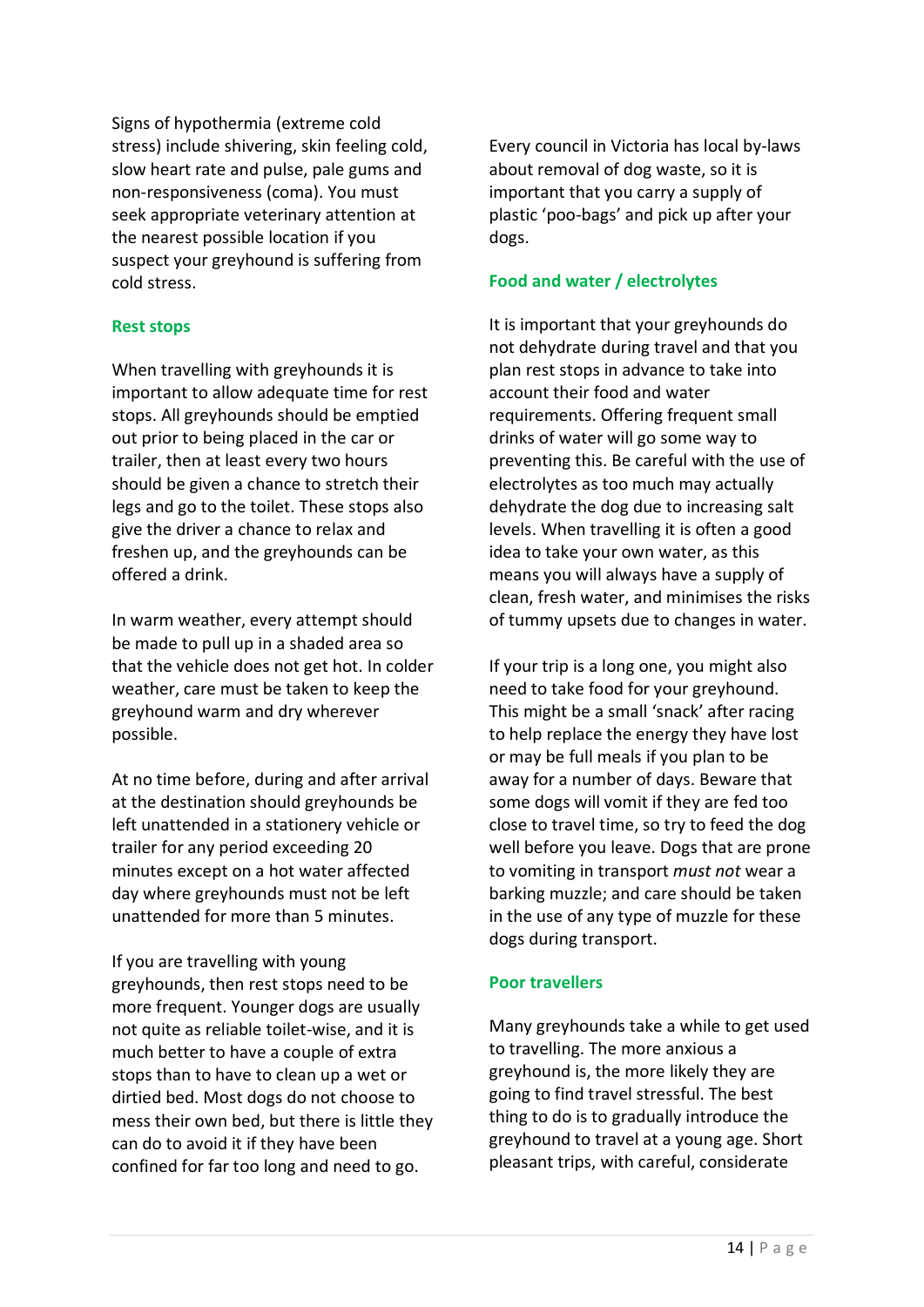driving can help habituate young dogs to the movement or the car, van or trailer. If the trip has a pleasant outcome – such as a walk, or a gallop at the slipping track – this will also help. Conversely, if every time the greyhound travels there is an unpleasant consequence (i.e. trips to the veterinarian or rough rides that lead to vomiting), they soon anticipate bad things and will start to show signs of stress even before they get into the vehicle.

Some greyhounds are not good travellers no matter what you try, while some dogs truly get motion sickness. For these dogs the problems associated with the loss of fluids from drooling and panting (even in colder weather), loss of electrolytes and energy from barking and restlessness, and the nausea from vomiting mean they may be unable to race. Dogs that are dehydrated, stressed or nauseous are unlikely to be able to perform to the best of their ability, and may be predisposed to bigger problems if raced in this condition.

These dogs often need medical intervention\*\* to help them relax during travel. After a number of relaxed trips they will often become better travellers. You will need to ask your greyhound veterinarian about the various options for poor travellers.

*\*\* Note: Many of the medications used to assist with travel sickness will return a positive swab if used, so you will need to resolve the travelling issues well before the dog is ready to race.*

#### **Air travel**

If you have to travel your dog interstate, you may choose to send it with a road transport company, or you might prefer to ship it by air.

Air travel has its own set of issues but is by far the quickest way to get a dog interstate. Dogs are travelled in crates as freight in the cargo area of the plane. There are usually a restricted number of places for dogs, and some airlines do not carry animals at all.

When travelling a dog by air there is the option to use your own crate or to hire one from a shipping company. Air travel crates must meet strict IATA Guidelines (a copy can be obtained from the airlines). The cost of travelling a dog by air is usually calculated on the weight of the dog (along with the crate and bedding) or the volume of the crate, or a combination of both.

Animals who are flying need to be lodged with the airline freight department about an hour and a half before the flight. This can pose a problem if the flight is then delayed, as the dog will be locked into its crate for the entire time. Animals are generally loaded last, and taken off the plane first, but then have to be shipped to the freight area for pick-up.

Travel by air is generally not recommended during the hotter parts of the day in summer as the dog and crate may sit on the hot tarmac waiting to be loaded. Early morning or night flights are often preferred. If travelling for a particular event, it might also be advisable to travel a day or two in advance to allow the greyhound time to settle and recover from the flight. Some dogs are not bothered by air travel, but some dogs will stress a little, and you do not want this to affect your dog's performance in a big race.

Air travel can be arranged by special animal transport companies who will book the flights, provide a hire crate, as well as